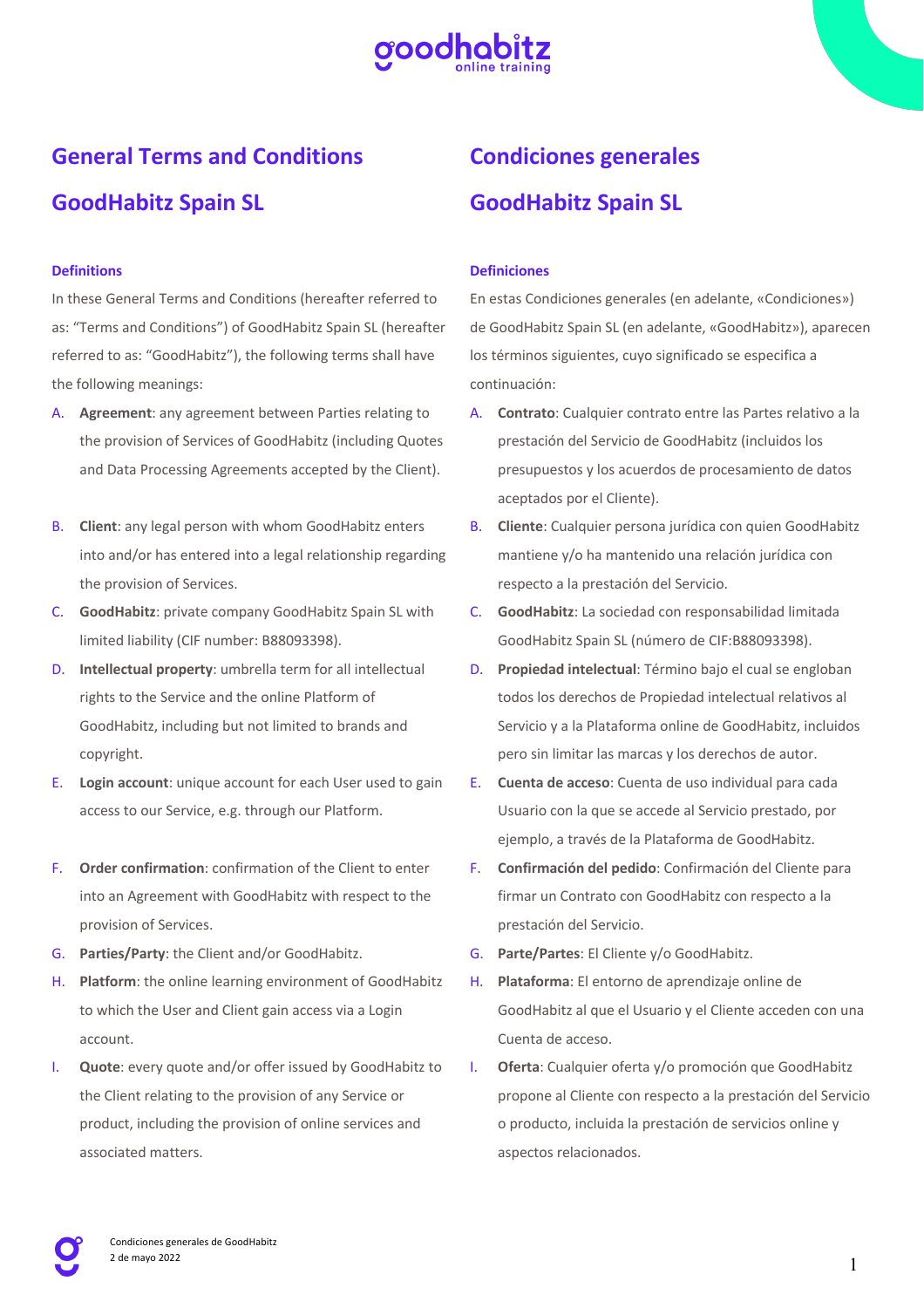

- J. **Service**: any and all services to be provided by or on behalf of GoodHabitz, such as providing online access to the Platform, aimed at making accessible online educational materials as well as the management thereof via the online learning environment of GoodHabitz.
- K. **User**: person employed by or otherwise engaged in the organisation of the Client who is in possession of a personal Login account intended for the use of the online learning environment of GoodHabitz.

### 1. Applicability

1.1 These Terms and Conditions apply to all Quotes, Agreements and the execution thereof. These Terms and Conditions can only be deviated from with prior written permission of GoodHabitz or by means of a written Agreement between GoodHabitz and the Client.

#### 2. Terms of Service

- 2.1 The use of the Service of GoodHabitz is reserved to authorised Users.
- 2.2 The Client is required to create a personal Login account for each User.
- 2.3 Sharing of Login accounts is not permitted.
- 2.4 In the event of discovery of misuse of Login accounts and/or sustained or frequent breaches of the provisions laid down in this article, GoodHabitz reserves the right to suspend or annul the provision of Services without prejudice to the right to claim damages. In that case, the Client is not entitled to any compensation.
- 2.5 GoodHabitz does not provide any guarantees relating to the functioning of the online learning environment on the (computer) systems and networks of the Client and its Users.
- 2.6 GoodHabitz shall at all times make every effort to optimally execute the provision of the GoodHabitz Service.
- Servicio: Todos los servicios prestados por GoodHabitz o en su nombre, como el acceso online a la Plataforma, con el objetivo de hacer accesibles los materiales de formación online, así como la gestión de los mismos, a través del entorno de aprendizaje online de GoodHabitz.
- K. **Usuario**: Persona empleada o que trabaja bajo cualquier otro acuerdo laboral en la organización del Cliente y que dispone de una Cuenta de acceso individual con la que puede hacer uso del entorno de aprendizaje online de GoodHabitz.

# 1. Aplicabilidad

1.1 Estas Condiciones se aplican a cualquier Oferta y Contrato, así como a su ejecución. Solo es posible desviarse de estas Condiciones con el consentimiento previo por escrito de GoodHabitz o mediante un Contrato por escrito entre GoodHabitz y el Cliente.

#### 2. Condiciones del Servicio

- 2.1 El uso del Servicio de GoodHabitz está reservado a los Usuarios autorizados.
- 2.2 El Cliente debe crear una Cuenta de acceso individual para cada Usuario.
- 2.3 No está permitido compartir las cuentas de acceso entre varios Usuarios.
- 2.4 En caso de que se detecte un mal uso de las cuentas de acceso y/o una infracción frecuente o prolongada de las disposiciones de este artículo, GoodHabitz se reserva el derecho de suspender o anular la prestación del Servicio, sin perjuicio del derecho a reclamar daños y perjuicios. En ese caso, el Cliente no tendrá derecho a ninguna compensación.
- 2.5 GoodHabitz no ofrece ninguna garantía relativa al funcionamiento del entorno de aprendizaje online en las redes y los sistemas (informáticos) del Cliente y sus Usuarios.
- 2.6 GoodHabitz se compromete a prestar el Servicio de manera óptima en todo momento. En caso de que se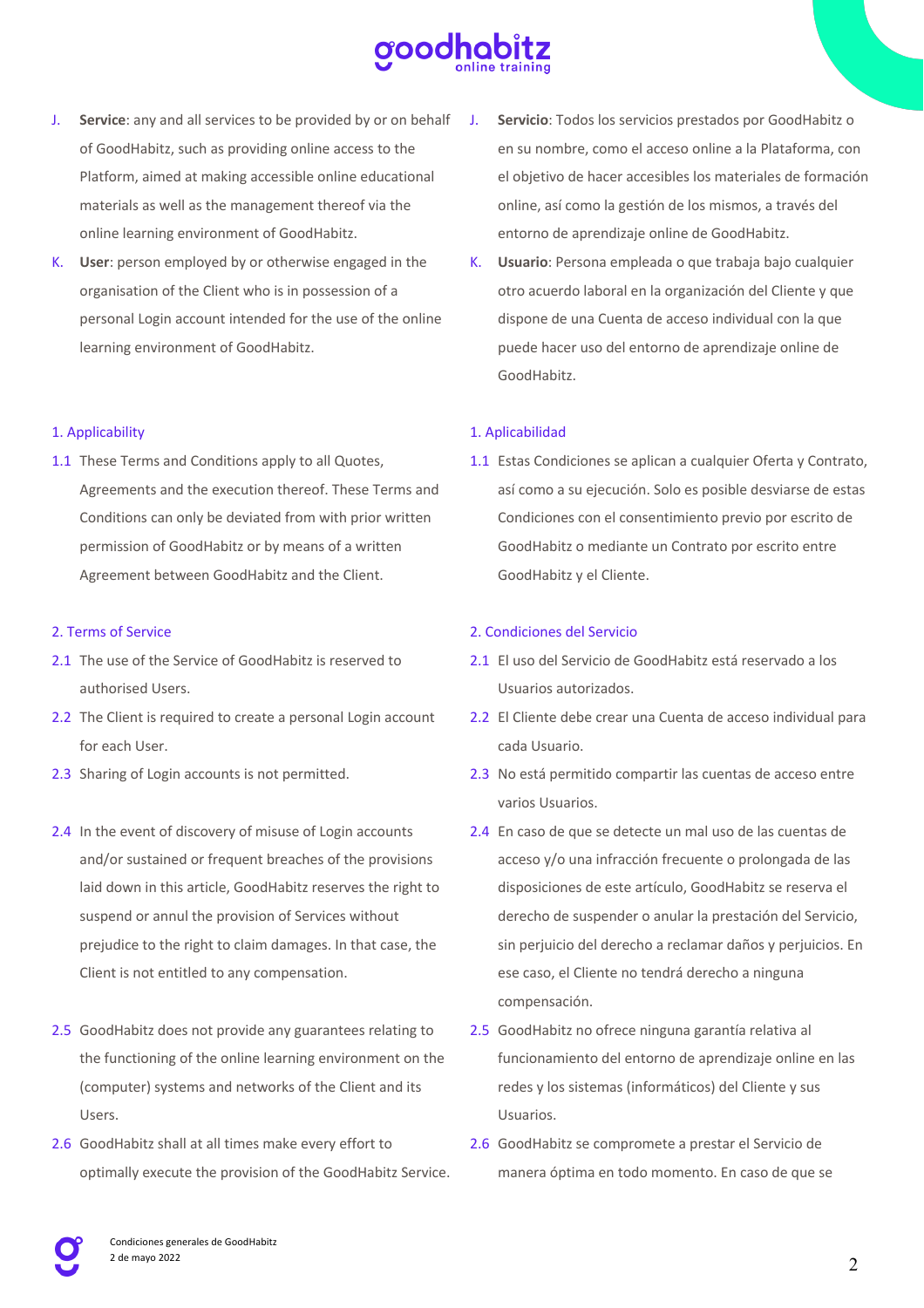

If, at any moment, the provision is nevertheless interrupted, this does not entitle the Client to a (partial) refund or discount. Neither will this entitle the Client to any off-set and/or suspension of its payment obligations towards GoodHabitz.

2.7 GoodHabitz is entitled to change the quantity and content of its Service, or parts thereof, to improve the quality of the Service. In that case, the Client is in no way entitled to a refund or discount.

#### 3. Obligations of the Client

- 3.1 The Client is responsible for the information they have provided to GoodHabitz, the use of the Service and keeping access to these confidential. The Client commits to using the Service within the limits of the provisions of the Agreement, these Terms and Conditions and the applicable laws and regulations, including the General Data Protection Regulation (GDPR).
- 3.2 The Client is responsible for the management of the Login accounts. For employees leaving the employment of the Client, access to the Service of GoodHabitz shall be renounced, specifically by cancelling the Login account.
- 3.3 The Client guarantees that all information provided to GoodHabitz is correct and complete in all respects.
- 3.4 The Client is not permitted to rent out, sell, make available in any way or commercialise the information and Service provided by GoodHabitz (in part or in full) to third parties other than the Users without prior written consent from GoodHabitz.
- 3.5 The obligation of the payment of fees by the Client remains, regardless of the frequency of usage of the GoodHabitz Service by the Client and its Users.

produzca una interrupción en la prestación del servicio, esto no otorgará al Cliente ningún derecho de reembolso o descuento, parcial o total. Asimismo, el Cliente tampoco tendrá derecho a reclamar una compensación y/o suspensión de sus obligaciones de pago con GoodHabitz.

2.7 GoodHabitz tiene el derecho a modificar la cantidad y el contenido del Servicio, o partes del mismo, con el objetivo de mejorar su calidad. En ese caso, el Cliente no tendrá derecho a ningún reembolso o descuento.

# 3. Obligaciones del Cliente

- 3.1 El Cliente es responsable de los datos que proporciona a GoodHabitz y debe garantizar que el acceso a dichos datos sea confidencial. Asimismo, es también responsable del uso que se haga del Servicio. El Cliente se compromete a utilizar el Servicio dentro de los límites de las disposiciones de este Contrato, estas Condiciones y las leyes y reglamentos aplicables, incluido el Reglamento General de Protección de Datos (RGPD).
- 3.2 El Cliente es responsable de gestionar las cuentas de acceso. En caso de que una persona empleada cese su actividad laboral con la organización del Cliente, su acceso al Servicio de GoodHabitz debe ser revocado, procediendo a la cancelación de su Cuenta de acceso.
- 3.3 El Cliente garantiza que la información proporcionada a GoodHabitz es correcta en todos los aspectos.
- 3.4 El Cliente tiene prohibido alquilar, vender, poner a disposición o comercializar los datos y el Servicio de GoodHabitz a terceros, de forma total o parcial, sin el permiso previo por escrito de GoodHabitz.
- 3.5 Independientemente de la frecuencia de uso del Servicio de GoodHabitz por parte del Cliente y sus Usuarios, la obligación de pago de las cuotas del Cliente no se verá afectada.

#### 4. Pago y cuotas

# 4. Payment and Fees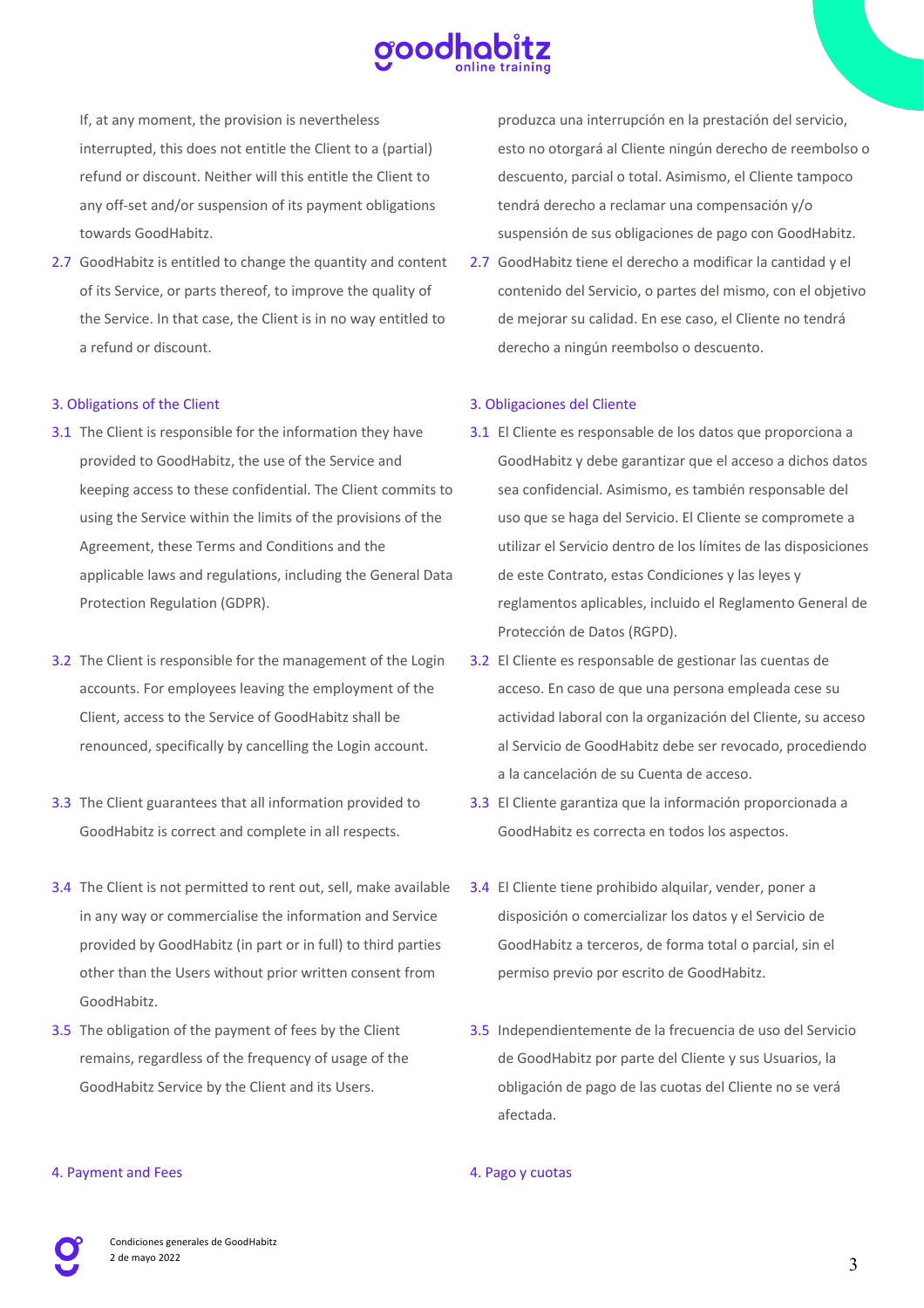

- 4.1 Invoices will be sent via email and invoiced amounts include applicable sales taxes and VAT.
- 4.2 GoodHabitz invoices are to be paid within 30 days, unless otherwise agreed upon.
- 4.3 Unless otherwise agreed upon, promotions and discounts are one-off only. Upon renewal, each Agreement shall be legally renewed as an Agreement to which no promotions and/or discounts apply.
- 4.4 In the event that the Client fails to fulfil its payment obligations by the due date as described in paragraph 2 of this article, GoodHabitz is entitled to suspend access to the Service immediately and without prior notice. If the Client fails to fulfil due payment after one or more payment reminders, the Client will be declared in default, upon which the Client will owe the applicable statutory interest on the outstanding amount and will also be obliged to pay the extrajudicial collection costs. In case of default of payment, GoodHabitz is also authorised to terminate the Agreement with the Client, effective immediately, without prejudice to the Client's obligation to fulfil its payment obligations towards GoodHabitz.
- 4.5 GoodHabitz may index fee(s), prices and rates annually according to the European HICP (Harmonised Index of Consumer Prices) as published by Eurostat.

#### 5. Confidentiality, Intellectual Property Rights

- 5.1 GoodHabitz will treat all information it processes within the framework of the Agreement with the Client confidentially.
- 5.2 Deviations of paragraph 1 of this article are only expressly permitted if:
- i) The information was already generally known prior to entering into the Agreement;
- 4.1 Las facturas se enviarán por correo electrónico. Los importes facturados incluyen los impuestos sobre las ventas y el IVA aplicables.
- 4.2 El pago de las facturas de GoodHabitz debe realizarse en un plazo de 30 días, excepto en caso de que se pacte con el Cliente un plazo distinto.
- 4.3 A menos que se acuerde lo contrario, las promociones y los descuentos son únicos. Al renovar el Contrato, se hará legalmente como un Contrato al que no se aplican promociones y/o descuentos.
- 4.4 En el caso de que el Cliente no cumpla con sus obligaciones de pago en la fecha de vencimiento descrita en el párrafo 2 de este artículo, GoodHabitz tiene el derecho de suspender el acceso al Servicio de inmediato y sin previo aviso. Si el Cliente no cumple con su obligación de pago después de uno o más recordatorios de impago, el Cliente recibirá una notificación de incumplimiento de pago, en virtud de la cual el Cliente deberá abonar los intereses legales aplicables sobre el importe pendiente y también estará obligado a pagar los costes extrajudiciales que se deriven. En caso de no abonar el importe adeudado, GoodHabitz también tiene el derecho de rescindir el Contrato con el Cliente con efecto inmediato, sin perjuicio de la obligación del Cliente de cumplir sus obligaciones de pago con GoodHabitz.
- 4.5 Goodhabitz puede indexar tarifa(s), precios y tasas anualmente, de acuerdo con el IPCA europeo (Índice de Precios de Consumo Armonizado), publicado por Eurostat.

#### 5. Confidencialidad y derechos de Propiedad intelectual

- 5.1 GoodHabitz se compromete a tratar toda la información que procese en el marco del Contrato con el Cliente de forma condifencial.
- 5.2 Solo será posible desviarse de lo dispuesto en el párrafo 1 de este artículo exclusivamente:
- si la información ya se conocía de forma general antes de la firma del Contrato;

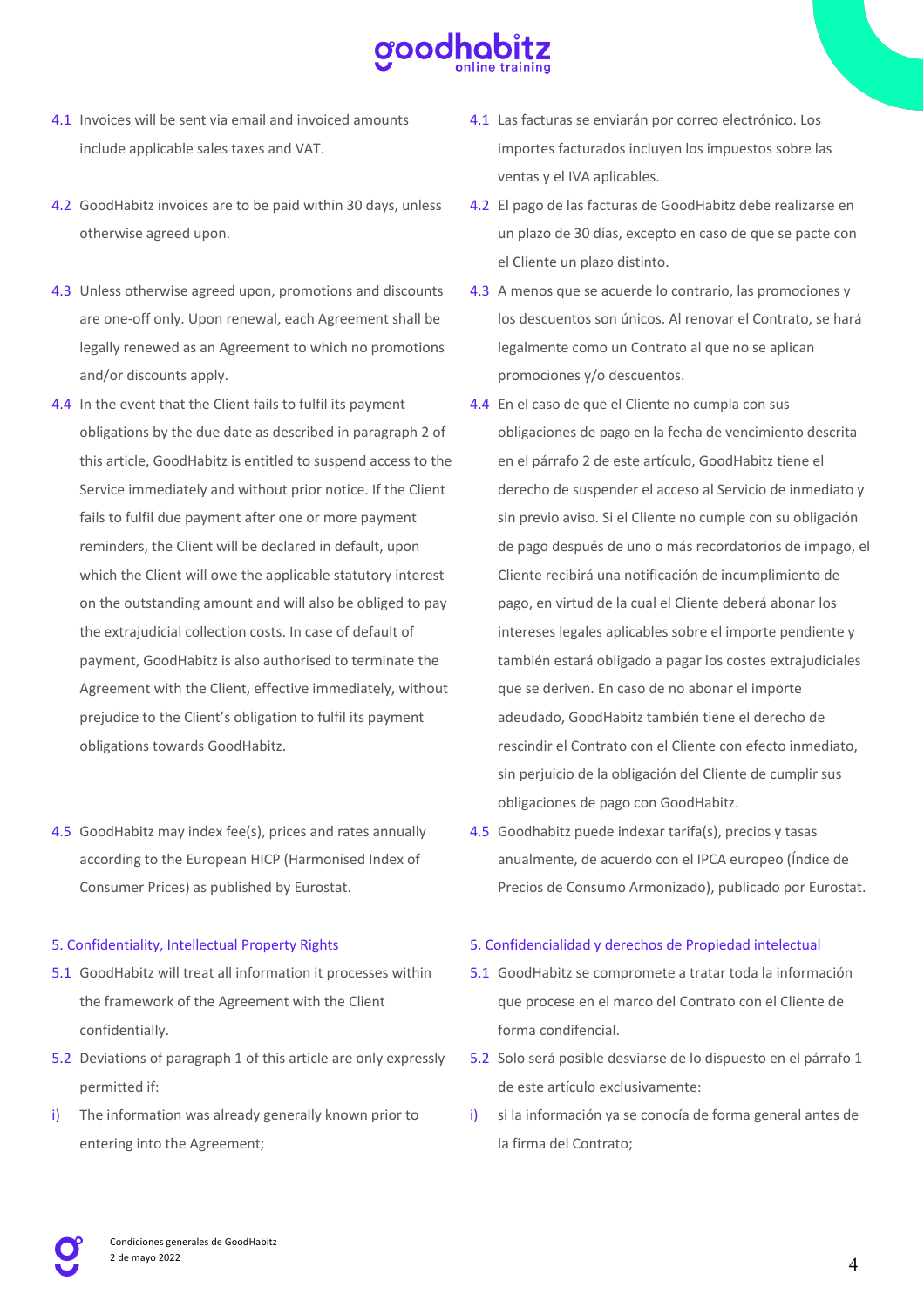

- ii) Prior written permission from the relevant Party was obtained for such a specific deviation;
- iii) That information has to be disclosed as a result of a given order or court decision granted for that purpose, in which case the relevant Party will notify the other Party in advance, unless this is forbidden by law or pursuant to the given order or relevant court decision.
- 5.3 All Intellectual property rights on the Service, the Platform and accompanying online educational materials rest exclusively with GoodHabitz and/or its licensers. Nothing in these Terms and Conditions implies a transfer of Intellectual property rights.
- 5.4 The Client is not permitted to reproduce, transfer and/or otherwise use or make available in any way the software and/or content of the Service of GoodHabitz, without prior written consent by GoodHabitz.
- 5.5 The conditions laid down in this article will remain effective even after the termination of the Agreement.

# 6. Limitation of Liability, Waiver of Warranty, Indemnification

- 6.1 Client acknowledges and accepts that the Service of GoodHabitz is provided as it is.
- 6.2 Client declares not to hold GoodHabitz liable with respect to claims by the Client resulting from the use of the Service. The Client indemnifies GoodHabitz for any liability or claim by any and all third parties that result from or are caused by the use of the Service.
- 6.3 Any liability of GoodHabitz resulting from intent or wilful recklessness on the part of GoodHabitz will be limited to the maximum amount per claim which will be paid out in that case under the liability insurance taken out by GoodHabitz. If, for whatever reason, the above-mentioned insurance does not give claim to payment or if no payment
- ii) si se ha obtenido el consentimiento previo por escrito de la Parte pertinente para tal desviación específica;
- iii) en el caso de que la información, como resultado de una orden o sentencia judicial, deba hacerse pública, en cuyo caso la Parte pertinente lo notificará a la otra Parte por adelantado, a menos que esté prohibido por la ley o de conformidad con la orden o la decisión judicial correspondiente.
- 5.3 Todos los derechos de Propiedad intelectual sobre el Servicio, la Plataforma y los materiales educativos online complementarios son Propiedad exclusiva de GoodHabitz y/o a sus licenciatarios. Nada en estas Condiciones generales implica una transferencia de derechos de propiedad intelectual.
- 5.4 El Cliente no está autorizado a reproducir, transferir y/o utilizar o poner a disposición de cualquier manera el software y/o el contenido del Servicio de GoodHabitz, sin el consentimiento previo y por escrito de GoodHabitz.
- 5.5 Las Condiciones establecidas en este artículo seguirán siendo efectivas incluso después de la terminación del Contrato.

# 6. Limitación de responsabilidad, exención de garantía, indemnificación

- 6.1 El Cliente reconoce y acepta que el Servicio de GoodHabitz se proporcional tal cual.
- 6.2 El Cliente exime a GoodHabitz de cualquier responsabilidad con respecto a las reclamaciones del Cliente y/o terceros que puedan resultar del uso del Servicio.
- 6.3 Cualquier responsabilidad de GoodHabitz que resulte de una intención o imprudencia intencional por parte de GoodHabitz estará limitada a la cantidad máxima por reclamación que se pagará en virtud del seguro de responsabilidad civil contratado por GoodHabitz. Si, por cualquier motivo, dicho seguro no da derecho a pago o si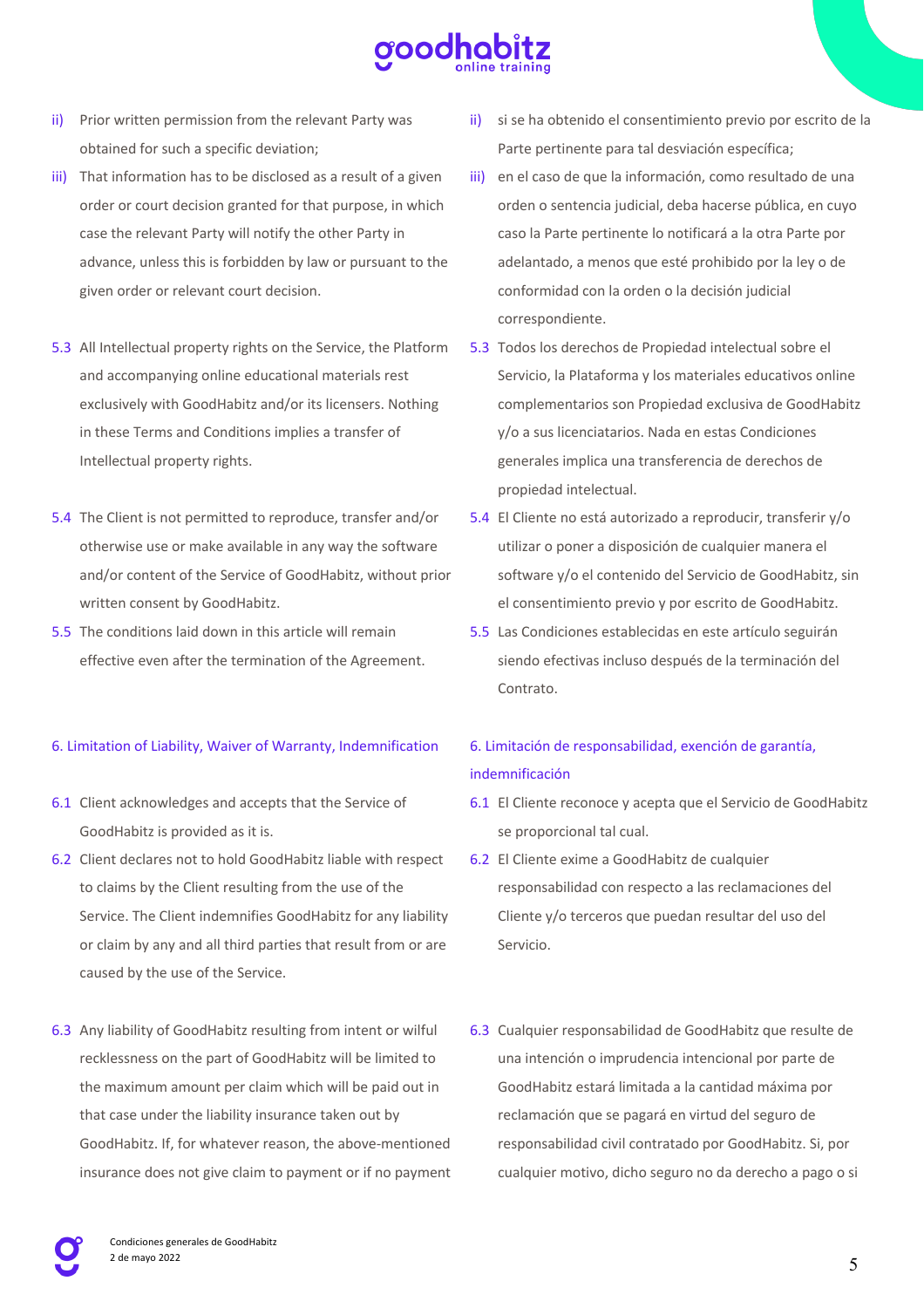

takes place, the liability of GoodHabitz will be limited to no more than the amount invoiced to the Client and paid by the Client in the most recent contractual year. GoodHabitz shall never be liable for any form of indirect losses.

7. Personal Data Protection

- 7.1 Parties may enter into a separate Agreement in which they establish responsibilities, agreements and mutual obligations regarding the exchange, processing and handling of personal data.
- 7.2 GoodHabitz will process the personal data of the Client and its Users within the limits of the statutory regulations and objectives of GoodHabitz and the Client respectively, in an appropriate, careful and safe fashion.
- 7.3 GoodHabitz will process the personal data of Users in accordance with its privacy policy, which is laid out on the GoodHabitz website (www.goodhabitz.com).

# 8. Final Clauses

- 8.1 The rights and obligations described in these Terms and Conditions and the provision of and access to the Service of GoodHabitz including the online services and relating matters are transferrable by GoodHabitz to third parties without consequential permission to the Client to terminate the Agreement. GoodHabitz will notify the Client of this matter. The fact remains that the then entitled party shall respect and continue the rights and obligations of GoodHabitz resulting from the Agreement. The Client is not permitted to transfer the Agreement and/or any of their rights and obligations, without express prior written consent from GoodHabitz.
- 8.2 In the event that the Client applies for bankruptcy or requests suspension of payment, or has been declared in a state of bankruptcy, any claim pursuant to and/or resulting from the Agreement(s) is due in full, effective immediately, without requiring notice of default and without prior legal intervention. In the above-mentioned cases, GoodHabitz

no se produce dicho pago, la responsabilidad de GoodHabitz se limitará a no más del importe facturado al Cliente y pagado por el mismo en el año contractual más reciente. GoodHabitz no se hará responsable en ningún caso de cualquier forma de pérdidas indirectas.

# 7. Protección de datos personales

- 7.1 Las Partes pueden firmar un Contrato separado en el que establezcan responsabilidades, acuerdos y obligaciones mutuas en relación con el intercambio, el tratamiento y la manipulación de datos personales.
- 7.2 GoodHabitz procesará los datos personales del Cliente y sus Usuarios dentro de los límites de las normas estatutarias y objetivos de GoodHabitz y del Cliente respectivamente, de forma apropiada, cuidadosa y segura.
- 7.3 GoodHabitz procesará los datos personales de los Usuarios de acuerdo con su política de privacidad, publicada en la página web de GoodHabitz (www.goodhabitz.com).

# 8. Cláusulas finales

- 8.1 Los derechos y las obligaciones que se describen en estas Condiciones, así como la prestación y el acceso al Servicio de GoodHabitz, incluyendo los servicios online y los asuntos relacionados, son transferibles por GoodHabitz a terceros sin el consiguiente permiso al Cliente para terminar el Contrato. GoodHabitz notificará al Cliente de ello. La parte entonces titular respetará y continuará los derechos y las obligaciones de GoodHabitz resultantes del Contrato. El Cliente no está autorizado a transferir el Contrato y/o cualquiera de sus derechos y obligaciones, sin el consentimiento previo expreso y por escrito de GoodHabitz.
- 8.2 En caso de que el Cliente se declare en quiebra o solicite la suspensión de pagos, o haya sido declarado en estado de quiebra, cualquier reclamación en virtud de y/o resultante del (de los) Contrato(s) debe pagarse en su totalidad, con efecto inmediato, sin requerir notificación de incumplimiento y sin intervención legal previa. En los casos